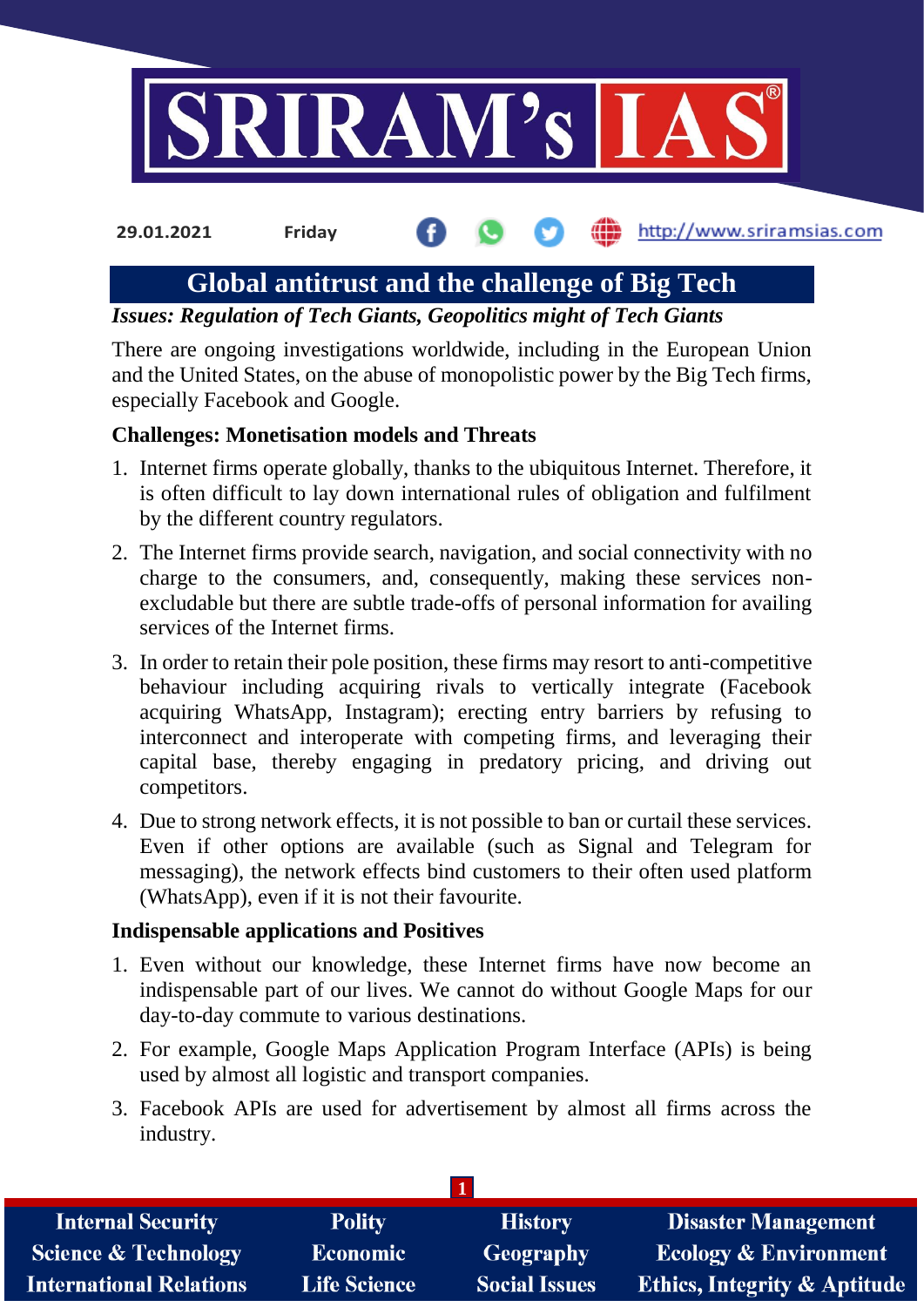

4. Sundar Pichai, the CEO of Google, recently announced that its Search is being expanded to provide accurate and timely information on vaccine distribution to enable quick recovery from the COVID-19 pandemic.

(iii) http://www.sriramsias.com

Hence, the question before policymakers is how to regulate these Internet firms from abusing their monopoly power while at the same time encouraging the positive externalities and consumer surplus they create.

# **Possible solutions**

**29.01.2021 Friday**

- 1. The government can mandate the sharing of Non-Personal Data (NPD) owned by these firms for societal and economic well-being.
- 2. Google and Facebook must negotiate a fair payment with news organisations for using their content in Facebook's newsfeed and Google's Search.
- 3. Controlled expansion of products and services without hurting the interests of consumers and smaller competing firms shall be the mantra used by these firms to minimise litigation, lawsuits and, eventually, wastage of tax-payers' money.
- 4. The other way to control any abusive behaviour of the Internet firms is to use the power of public voice. The huge public outcry and subsequent government actions have delayed the recent changes to the privacy policy relating to the sharing of personal information between WhatsApp and its parent firm, Facebook.

# **Remembering the Holocaust**

# *Issues: Curbing hate crimes*

Every year on January 27, the United Nations honours the victims of the Holocaust by reaffirming its unwavering commitment to counter anti-Semitism, racism, and other forms of intolerance.

### **Hate speech has intensified**

1. Currently, the anonymity of the Internet and increased screen time during the pandemic have intensified hate speech. Greater exposure to hateful discourses online has allowed anti-Semitism and other variants of racism to fester in our societies.

| <b>Internal Security</b>        | <b>Polity</b>       | <b>History</b>       | <b>Disaster Management</b>              |  |  |  |
|---------------------------------|---------------------|----------------------|-----------------------------------------|--|--|--|
| <b>Science &amp; Technology</b> | <b>Economic</b>     | Geography            | <b>Ecology &amp; Environment</b>        |  |  |  |
| <b>International Relations</b>  | <b>Life Science</b> | <b>Social Issues</b> | <b>Ethics, Integrity &amp; Aptitude</b> |  |  |  |
|                                 |                     |                      |                                         |  |  |  |